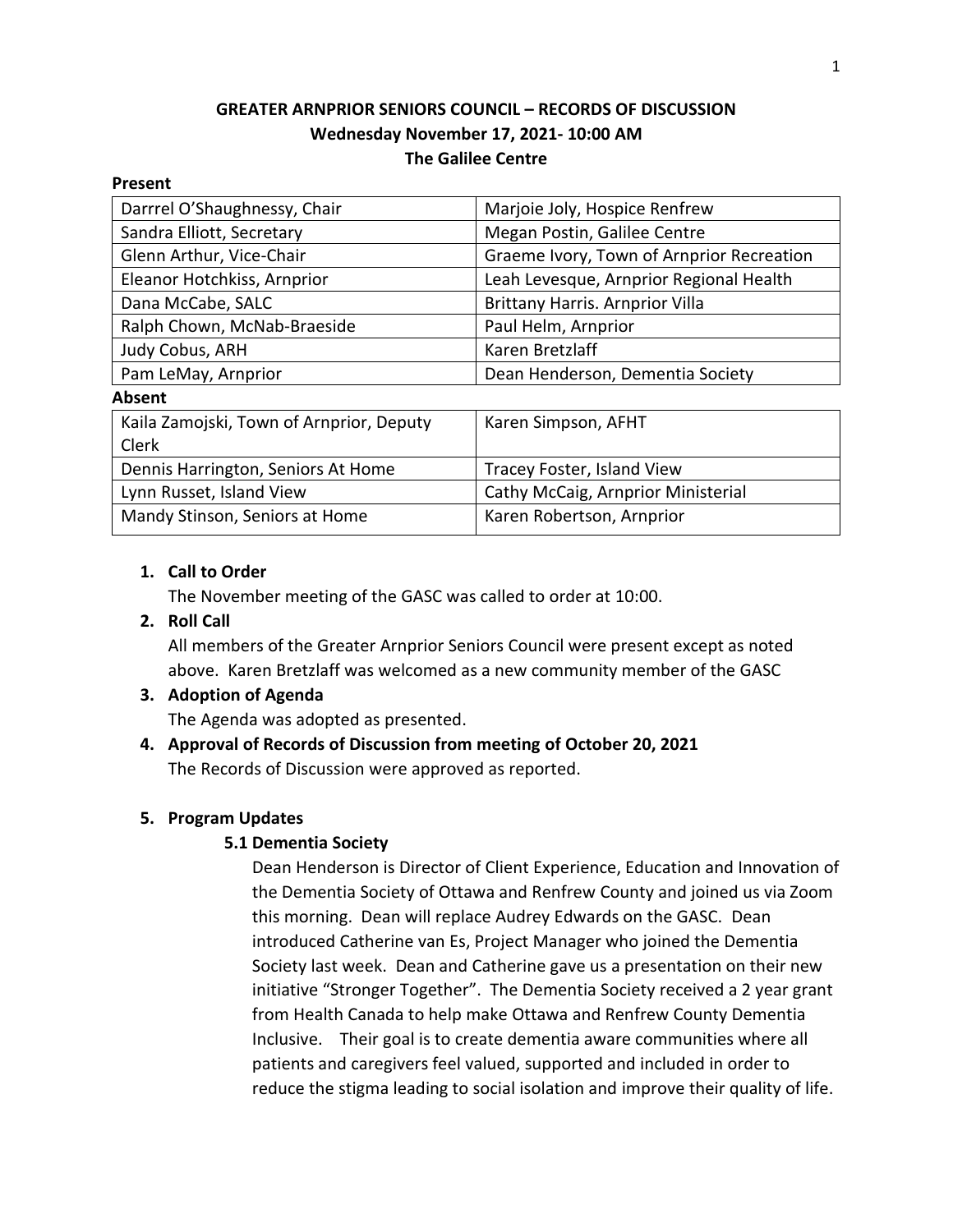They are hoping to partner with the GASC, SALC and businesses in the community to achieve this goal. In order to create awareness in the community a marketing campaign will be launched in order to train key sectors in the community. This will include financial institutions like banks, local retail establishments like Tim Horton's, pharmacies and even to tie in youth, many of whom work in these businesses or may have grandparents with dementia. Darrel promised full support of the GASC and likewise Dana offered the support of SALC. This is a very important initiative going forward and definitely is a goal and mandate of the GASC. Dean and Catherine were encouraged to hear that we would like to get started on this initiative as soon as possible and will schedule a call with Darrel to get a plan in place. *(Note: I will forward a copy of this Powerpoint presentation to all GASC members under separate cover.)*

#### **5.2 SALC**

- Dana reported a rise in membership with now over 700 members. This is a significant increase since 2018 when SALC was launched. SALC is committed to keep seniors active and connected.
- Some of the new programs offered were the community gardens at Galilee, fitness classes via zoon during the pandemic shutdown, new outdoor programming in the SALC garden area that was built behind the building with the help of local businesses, as well as outdoor bridge and knitting on the covered cement slab. In July indoor programming was once again offered with increased sanitation, masks, social distancing and limited capacity. All participants have now to show vaccine certificates. All members feel safe and secure in this environment.
- SALC was also able to partner with some local business who offer discounts with proof of membership. Jack and the Bean, The Mighty Fine Bakehouse and the Bookstore and Pines Rides offer these discounts.
- The seniors swim club at the NSC is once again active and two new book clubs in partnership with the library are full with a wait list.
- " Pay what you can" luncheons are being offered for seniors at Galilee. with one in October, November and another Christmas lunch in December.
- The AFHT is now also offering complimentary Fall Prevention exercise classes twice a week at the NSC and the Masonic Hall.
- Dana would very much like to work with Dean and Catherine to learn more about and offer a tech savvy program. The Dementia Society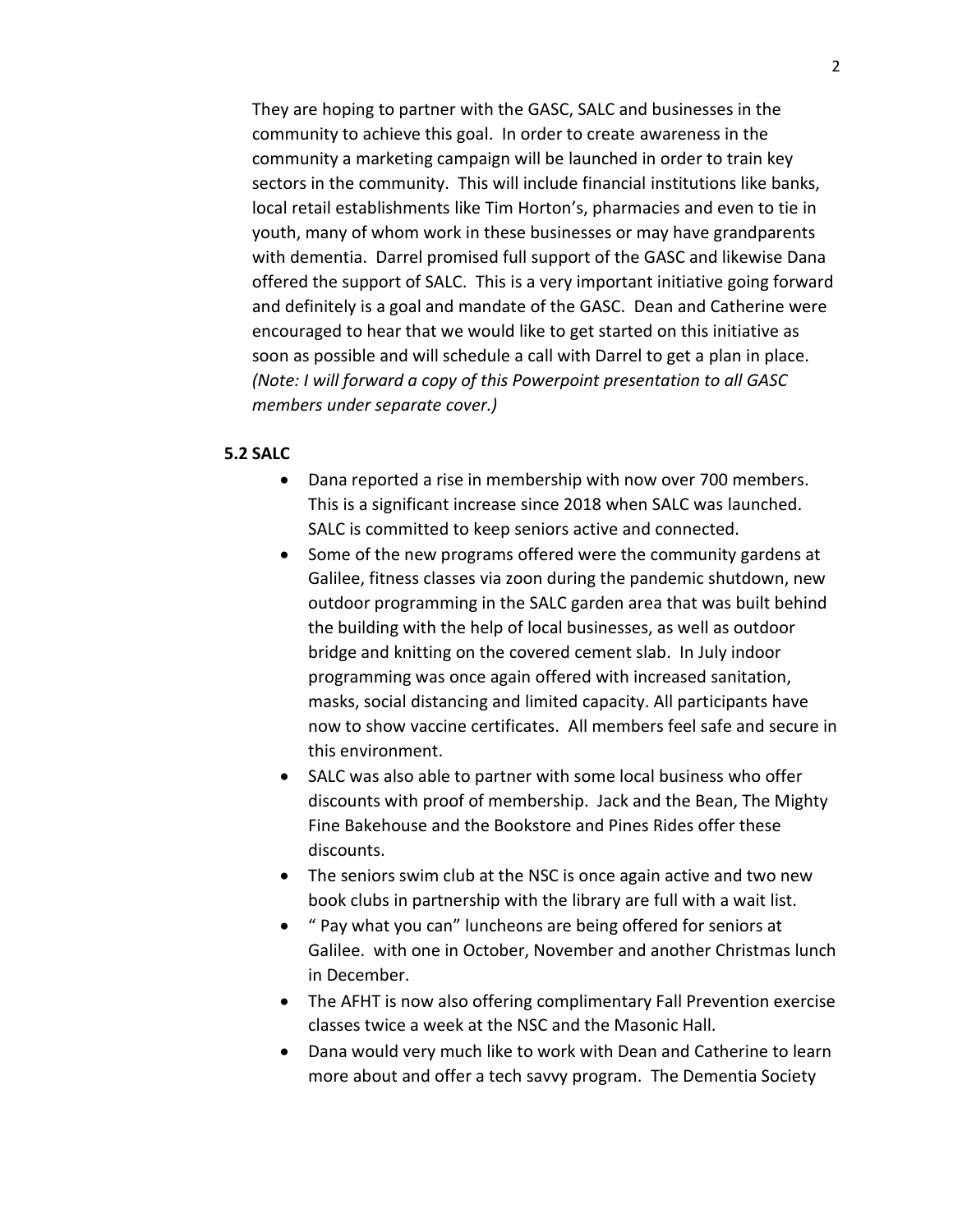has applied for a grant to offer this program and have complimentary tablets available for this digital training.

# **5.3 Men's Shed – Darrel O'Shaughnessy**

- The Men's Shed is gearing up for their Christmas Craft Sale at the NSC on November 21 and will have lots of items for sale. They are putting together a tree with over 1000 lights and decorations on the tree will be for sale. They will have a couple of elves running around as well.
- Darrel presented a paper on our Men's Shed at the International Conference on Aging in Niagara Falls on November 10. His paper was very well received and focused on how the Men's Shed fits into age friendly communities. Darrel thanked ARH, the Township of McNab-Braeside and local service clubs and organizations for their support in allowing him to attend this Conference. The Arnprior, McNab-Braeside Men's Shed is one of the most successful in Canada along with Vernon, BC and Winnipeg. There were 400 attendees in person and 1000 attended virtually at this conference including countries from overseas and Ireland. One recommendation that came from the conference was that membership be open to the 30-40 age group as well.
- In the coming weeks Darrel will introduce the Tovertafel, a dementia care tool that uses interactive play to soothe people with Alzheimer's related diseases, to stimulate them cognitively and to create moments of joy to ARH, the ARH Foundation, and to the Dementia Society. This interactive console projects vivid and accurate images and engages the residents in such a way that they come out of their apathy, move around and have fun, which greatly contributes to improving their quality of life.

# **5.4 ARH – Leah Levesque**

• Grove Redevelopment

The Grove residents have moved into two of the housing modules, are still getting settled and so far are loving it. The third module is almost ready to open and 32 more residents will be relocated, two at a time.

The old Grove is starting to launch the Seniors Village concept and 32 more LTC care beds will eventually be made available with connection to the new facility and they will partner with the Dementia Society.

• Ontario Health Team Following consultation with the communities affected via a survey, the former Four Rivers Health Team has been renamed as The Ottawa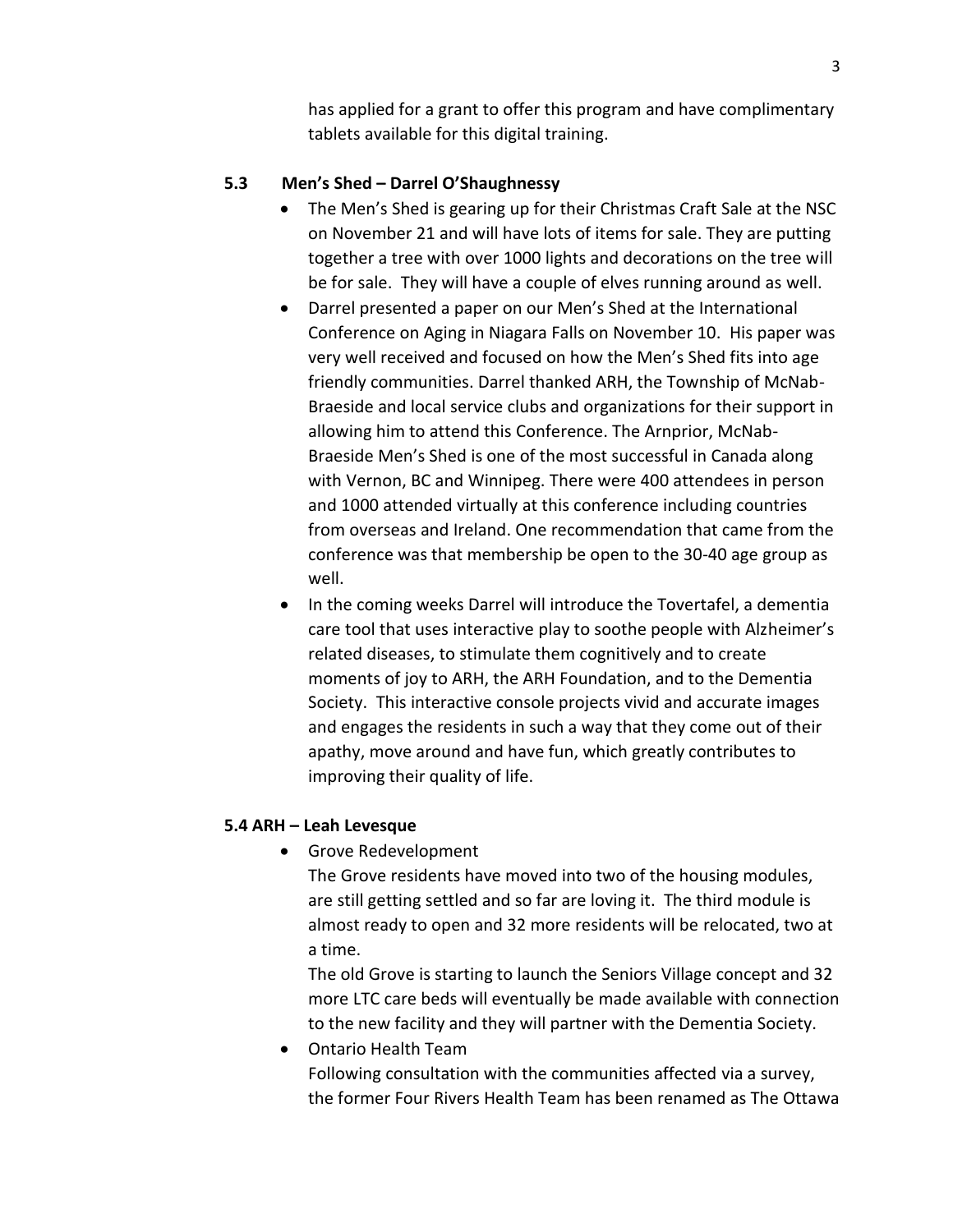West Four Rivers Health Team and they are starting to brand this entity.

Leah is sitting on three committees connected to the OHT and all senior managers at ARH are involved and represented on the OHT.

# **5.5 Island View Activities**

No report available

## **5.6 The Villa Activities –Brittany Harris**

- The residents are happy to be able to go back into the community.
- Occupancy had dropped over the last few months but is now back up to 90% occupancy
- Visitors are being screened for vaccine certification and rapid testing has been scaled back.
- The Villa was once again allowed to offer trips to the residents and they went to view the Fall leaves in the Calabogie area. Plans are underway to view Christmas lights in the community and to visit the display at Wesley Clover Park.
- Darrel is going to give a presentation on the Men's Shed at the Villa. They are now seeing an increase in the male population so new programming will be directed to this demographic.

# **5.7 Hospice Renfrew – Marjorie Joly**

Marjorie reported that Hospice has 6 palliative care and end of life beds, is currently at 90% capacity and services all of Renfrew County, including Arnprior. Staffing is good and they count on volunteers who make up 75% of the staff. Provincial funding is currently \$600,000/year so Hospice relies heavily on their fundraising efforts. Volunteers provide gardening, baking and residential care and they are currently looking at attracting younger volunteers. Dana offered to touch base with Marjorie re attracting volunteers**.** 

# **5.8 Seniors at Home – Dennis Harrington**

No report available

# **5.9Arnprior Family Health Team – Karen Simpson**

Karen was not present but had submitted a report which Sandra read.

# The ADFHT:

• has once again partnered with ARH and the Renfrew County Paramedics to host COVID 19 Vaccination Clinics on Wednesdays at the Nick Smith Centre for individuals who are eligible for their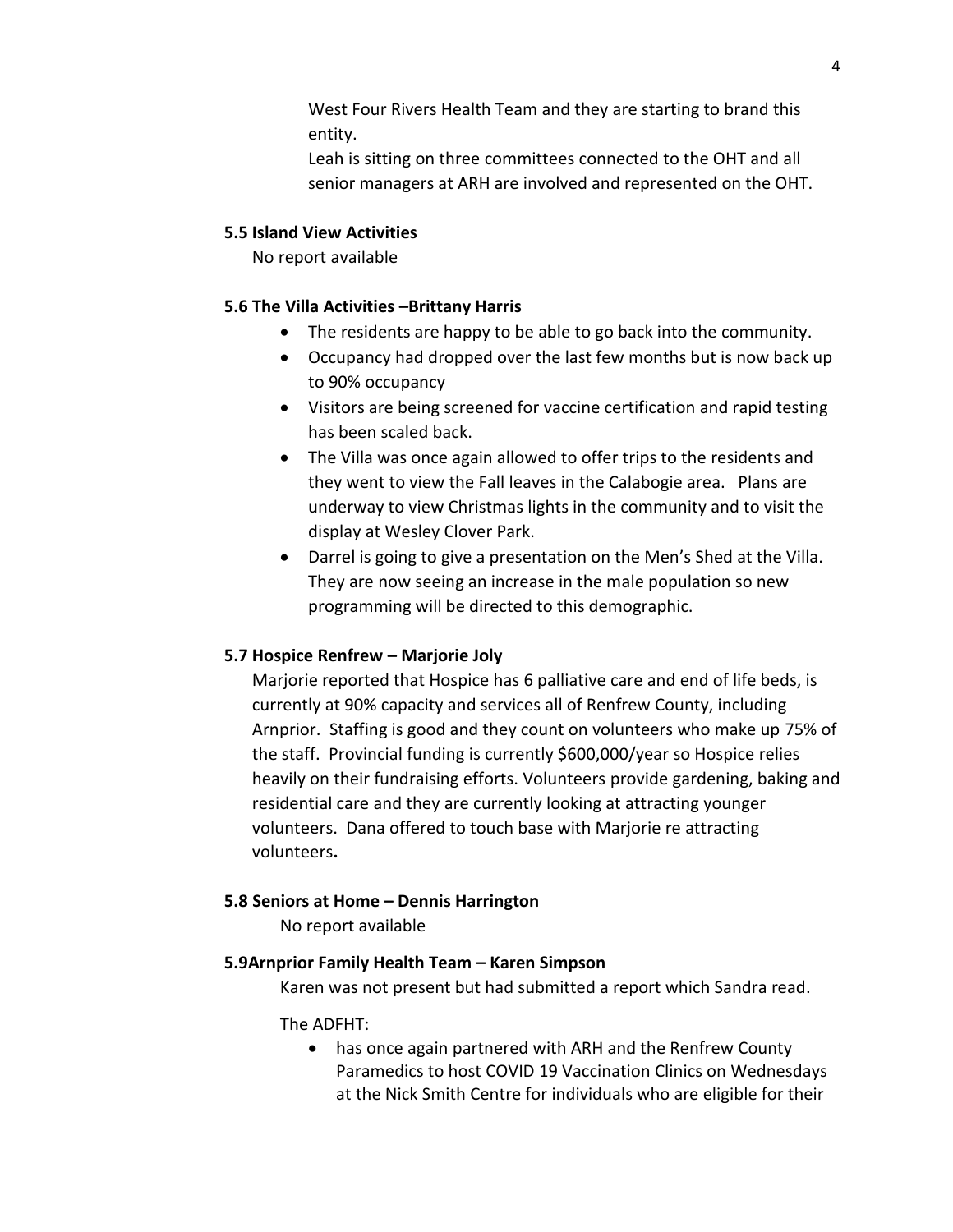COVID-19 Booster shot, as well as those needing a first or second dose. In addition, we are offering flu shots to anyone coming for a COVID vaccine as well as running a separate Community Flu Clinic each Wednesday. The clinics are being run inside given weather constraints rather than as a drive through. People need an appointment and can book them by following the link on the Health Unit web site.

- is running is Cardio Pulmonary Rehab program both in person and continuing to run a virtual program as well.
- is running two Falls Prevention Exercise Programs. One at the Nick Smith Centre  $-2x$  per week and one at the Masonic Hall 2 x per week
- will be working with ARH to host an Angel Tree to support the Arnprior McNab/Braeside Seniors Home Support program;
- Additionally, four of the ADFHT physicians have moved into new physician offices (the Tall Pines Clinic) in the new Grove space.

## **5.10 Seniors Affordable Housing Workbook Survey Draft – Ralph Chown**

Copies of the Workbook had been provided prior to this meeting for review and additional copies were made available by Ralph. It is in Excel format. Ralph advised that the workbook has been reviewed by the AH Sub-Committee and is being distributed for your comments and suggestions as to how it can be improved. Ralph explained the purpose of the Workbook and how the results would be tabulated after discussion groups were held with seniors in our community. The purpose is to determine if seniors in our community would prefer to live in a Congregate Living Centre or in a Seniors Village or in either one. We are asking that GASC members review the Workbook and let us know by November 29 if there are any areas that might be better or more clearly explained. Darrel advised that this is part of our Age Friendly Community Plan. The sub Committee hope to finalize the Workbook at its December 3 meeting and then present the final document to GASC members. Graeme thought that perhaps Survey Monkey could be an alternate means of surveying the senior population. It was mentioned that in addition to reaching seniors with the survey through focus group discussions at the SALC and Seniors at Home that the AFHT and the Library were other sources to be considered.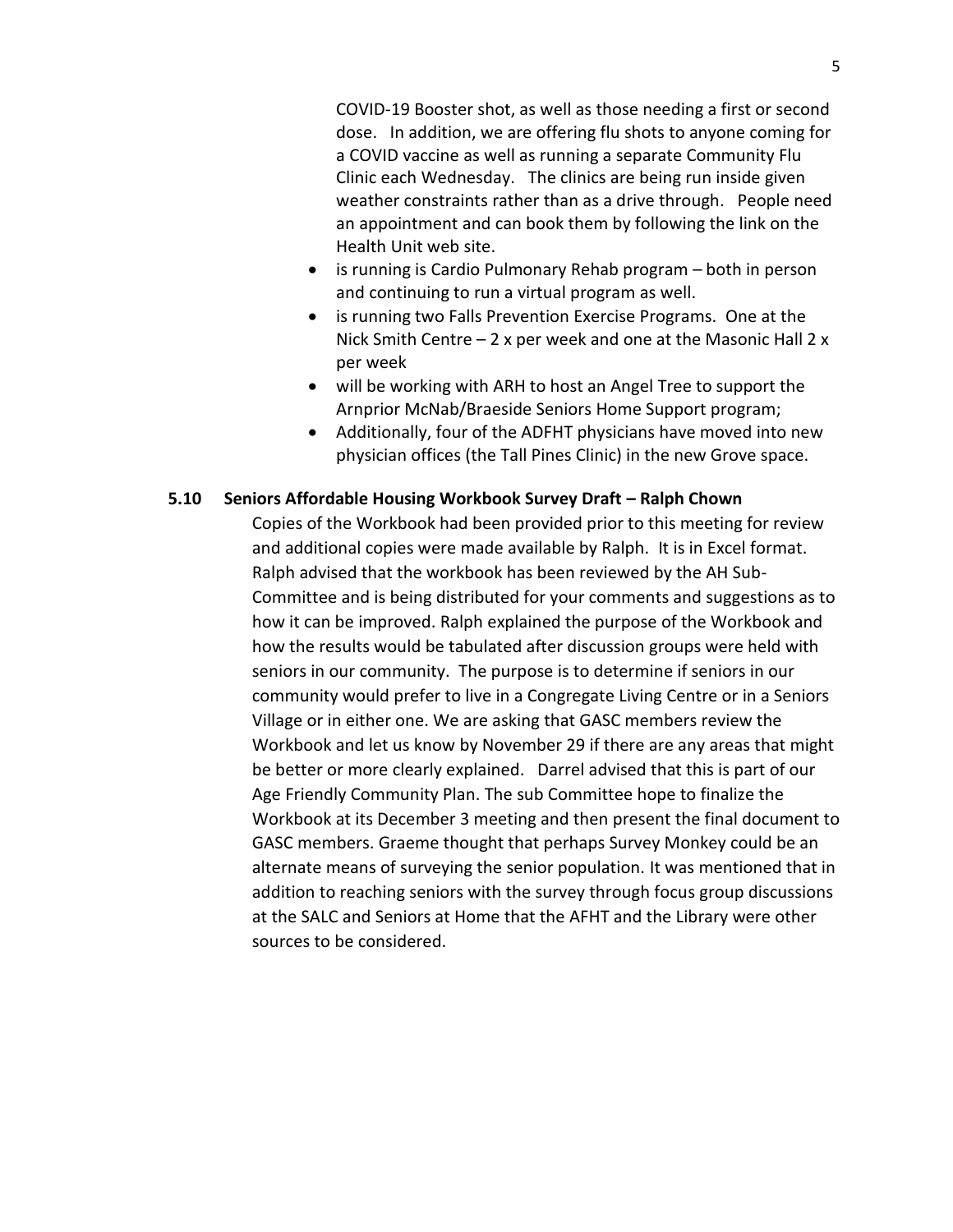#### **5.11 Town of Arnprior**

Executive Summary – Kaila Zamojski Graeme read a report provided by Kaila.

#### **Inclusivity & Diversity Advisory Committee**

One item of note from the IDAC Meeting was the raising and lowering of the Town flags for Remembrance Day. The IDAC recommended that the Town raise the flags prior to Remembrance Day and then lower them on Remembrance Day, and keep them lowered until a more permanent fixture could be decided on to commemorate the children lost in the residential schools. Council discussed this at their last meeting, and decided to raise the flags and lower them on Remembrance Day and keep them lowered until such time a discussion could take place with Algonquin Chief Jocko, to ask their opinion and recommendation on the matter of the flags. The Mayor has reached out to Chief Jocko. The IDAC has begun the process of completing an environmental scan as the first step to the creation of an Action Plan.

• The IDAC also discussed looking at updating the fireworks by-law to include other event dates throughout the year where fireworks would be permitted; and are discussing options for celebrating other cultural events in Arnprior.

#### **Accessibility Advisory Committee**

• The Draft Annual Accessibility Status Report on the Town's Multi-Year Accessibility Plan will be presented to the Committee for recommendation to Council on December 1, 2021. The Town is currently in compliance with the regulations, with many ongoing items consistently under review.

#### **Council**

- Public Meeting for Planning Purposes was held on November 8, 2022 regarding the next 2 phases of the Marshalls Bay Meadows Subdivision.
- Two more Public Planning Meetings will be coming forward at the December 13, 2021 Council Meeting
- Marina Operations Graeme jumped in here to report the boating slips were all sold out this year and the marina was 60% maintained by staff. The Town is suggesting an increase in fees for non residents for 2022 based on a similar model offered by the Library and NSC ice rentals, etc. A draft plan will be submitted to Council on November 22.
- Council also appointed Cory Nicholas as our new Deputy Fire Chief

#### **Community Development Advisory Committee**

- The Draft Updated Community Improvement Plan (CIP) was tabled at the last CDAC meeting – this document is on the Town's website for review by the public.
- The Marketing and Economic Development Officer also provided a presentation on the preliminary ideas for the creation of a Town Film Policy, as the Town has been receiving many requests for filming to take place Downtown and other places over the last couple years.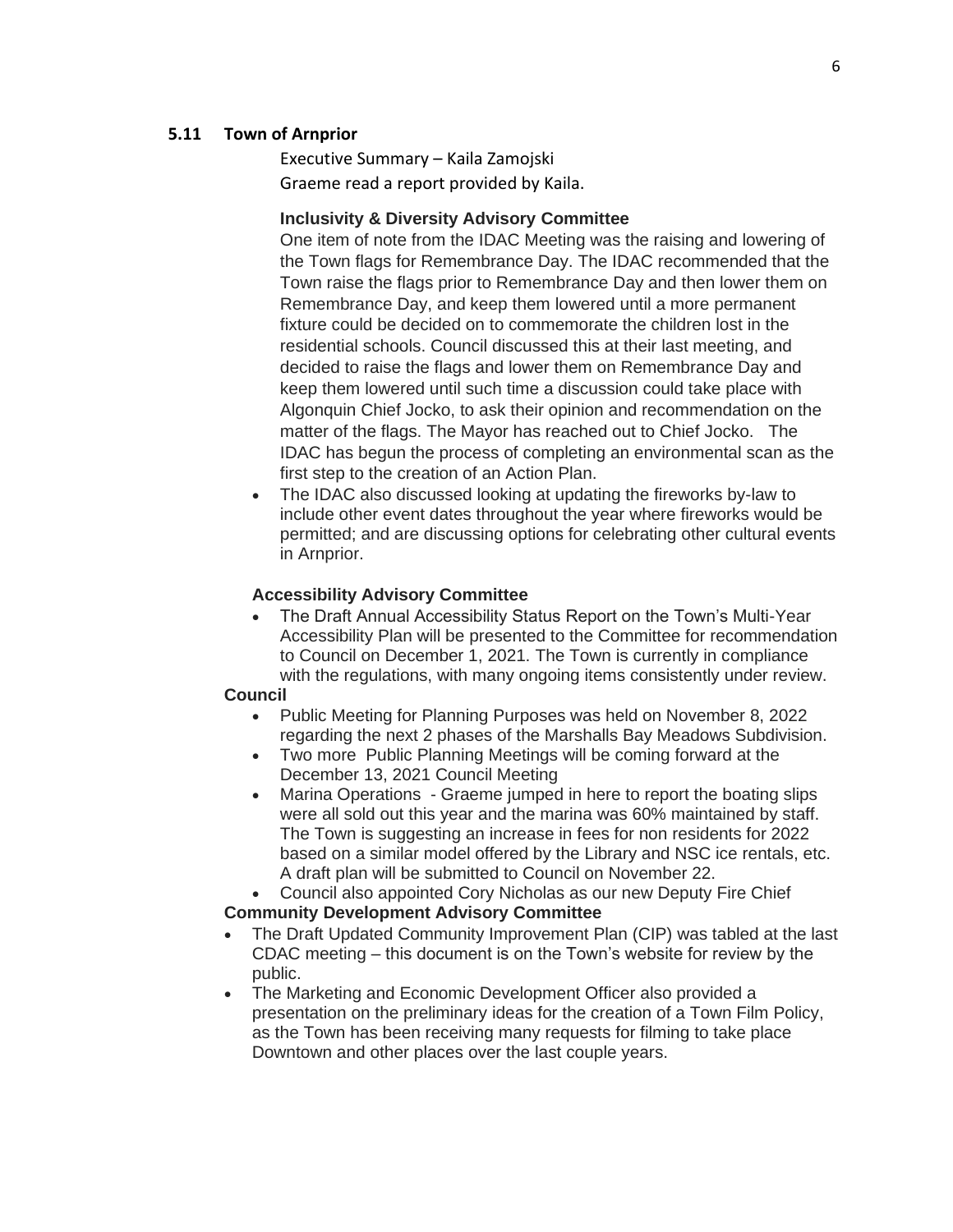## **Operations Advisory Committee**

Operations noted the finalization of various projects around Town, notably – Alicia Street Construction (which is completed with the base lift of asphalt and the top lift to be installed in the spring); The Nick Smith Centre Parking Lot (minor adjustments still being looked at); County of Renfrew project Elgin Street Construction (with minor adjustments to be made in the next couple weeks). O**ther Items**

- Lindsay is still looking for feedback on the outdoor sidewalk patio cafés that were installed this summer in the parking stalls downtown. You are able to provide this feedback through the survey link sent to Sandra to distribute to GASC Committee Members (Kaila sent the link again this morning).
- There will be a Municipal Election in 2022 and the Clerk's Office urges residents to look up their information through [voterlookup.ca](http://voterlookup.ca/) to ensure your contact information is accurate for receiving voting information and being able to vote in October of 2022. The earlier changes are made, the more accurate the voters list will be. Please have a look at [voterlookup.ca](http://voterlookup.ca/) and if you have any questions feel free to contact Kaila or Maureen at Town Hall.
- Council Remuneration Ad Hoc Committee has been working hard to review Council Remuneration prior to the next term of Council, they will be making a presentation of their recommendations to Council for consideration on December 13, 2021, at the Regular Council Meeting.

### **Recreation/Nick Smith Centre**

- A new Fall Prevention Exercise program will be offered by the AFHT at the NSC two days per week. Graeme advised that this program will be welcomed as many are missing the program offered by the LHIN prior to the Covid shutdown.
- There are staffing changes at the NSC and they are currently recruiting for 2 positions.
- The parking lot paving is now complete and staff are certainly noticing a much decreased tracking in of mud by hockey players
- A Santa Claus drive-by parade in the NSC parking lot is being planned by the Legion who are actively seeking volunteers. If any GASC members are interested in putting together a float or dressing in costume please contact the Legion.
- Sandra asked if the Christmas Lights contest was still planned for this year and Graeme said yes, definitely, and details will be forthcoming to the community shortly.

#### **5.12Arnprior Ministerial**

No report available.

### **6. New Business**

The GASC are working with the Town to establish a Welcome initiative to welcome new residents and businesses to the Arnprior area. Karen Bretlaff and Karen Robertson have agreed to assist in developing this program and are looking to Almonte who have had 30